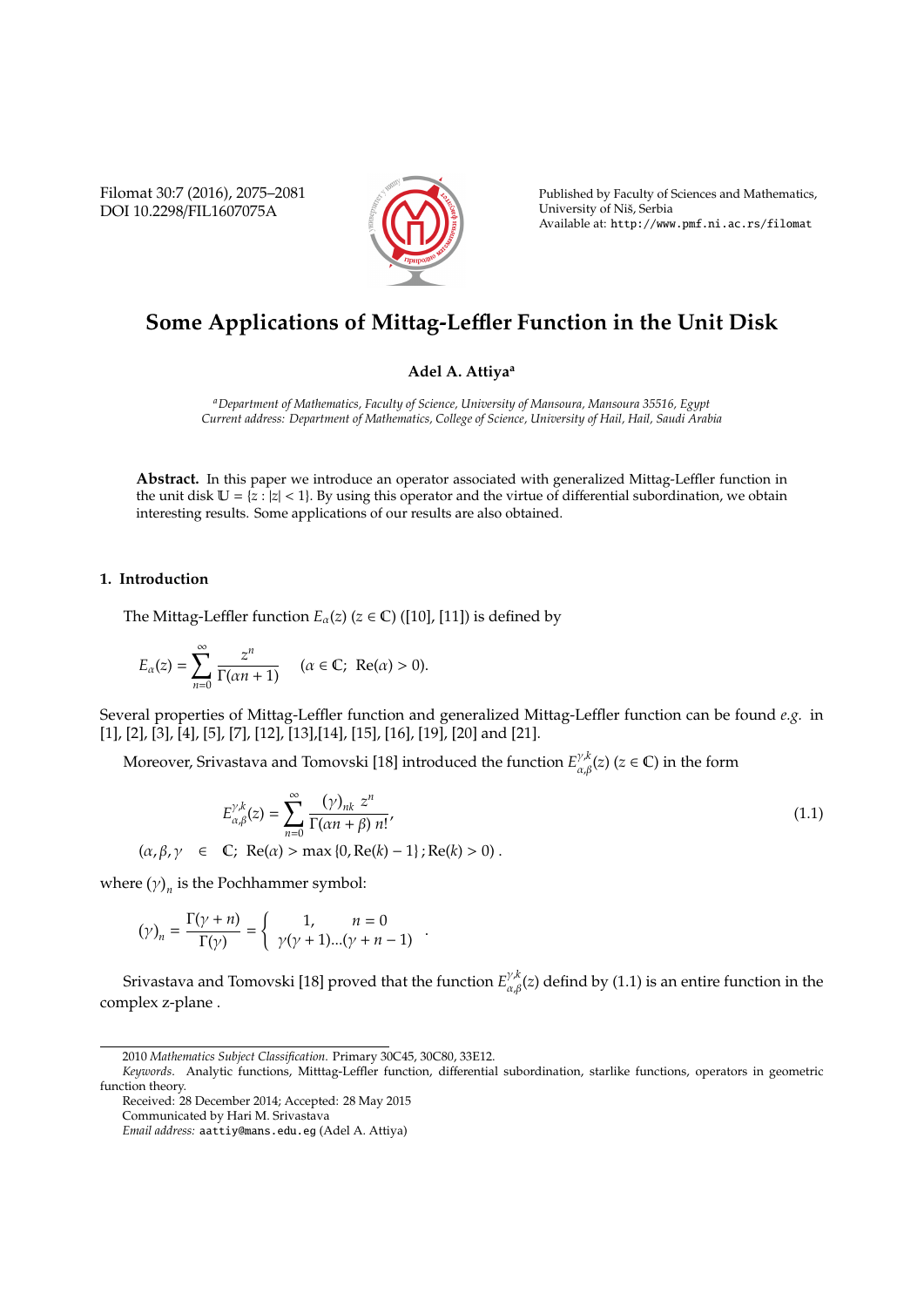Let *A* denote the class of functions *f*(*z*) normalized by

$$
f(z) = z + \sum_{k=2}^{\infty} a_k z^k
$$
 (1.2)

which are analytic in the open unit disc  $U = \{z \in \mathbb{C} : |z| < 1\}.$ 

Noting that, by using a similar proof which is used by Srivastava and Tomovski [18, Theorem 1, P 201] we find that, if

 $Re(\alpha) \ge 0$  when  $Re(k) = 1$  with  $\beta \ne 0$ ,

then, the power series in the defining equation (1.1) is still analytic and converges absolutely in  $\mathbb U$  for all  $\gamma \in \mathbb{C}$ .

Now, we define the function  $Q^{\gamma, k}_{\alpha, \beta}(z)$  by

$$
Q_{\alpha,\beta}^{\gamma,k}(z) = \frac{\Gamma(\alpha+\beta)}{(\gamma)_k} \left( E_{\alpha,\beta}^{\gamma,k}(z) - \frac{1}{\Gamma(\beta)} \right) \quad (z \in \mathbb{U}), \tag{1.3}
$$

$$
(\beta, \gamma \in \mathbb{C}; \ \text{Re}(\alpha) > \max\{0, \text{Re}(k) - 1\}; \text{Re}(k) > 0; \\ \text{Re}(\alpha) = 0 \text{ when } \text{Re}(k) = 1 \text{ with } \beta \neq 0).
$$

Throughout this paper, unless otherwise indicated, the conditions on the four complex parameters α, β, γ and *k* will be as follows:

$$
\beta, \gamma \in \mathbb{C}, \text{ Re}(\alpha) > \max\{0, \text{Re}(k) - 1\}, \text{ Re}(k) > 0 \text{ and } \text{Re}(\alpha) = 0 \text{ when } \text{Re}(k) = 1 \text{ with } \beta \neq 0.
$$

Moreover, let  $f(z) \in A$ . Denote by  $\mathcal{H}_{\alpha,\beta}^{\gamma,k}(f): A \to A$  the operator is defined by

$$
\mathcal{H}_{\alpha,\beta}^{\gamma,k}(f)(z) = Q_{\alpha,\beta}^{\gamma,k}(z) * f(z) \quad (z \in \mathbb{U}), \tag{1.4}
$$

where the symbol (∗) denotes the *Hadamard product* (*or convolution*).

We note that

$$
\mathcal{H}_{\alpha,\beta}^{\gamma,k}(f)(z)=z+\sum_{n=2}^{\infty}\frac{\Gamma(\gamma+nk)\Gamma(\alpha+\beta)}{\Gamma(\gamma+k)\Gamma(\beta+\alpha n)\,n!}a_n\,z^n.
$$

Also, noting that:

1. 
$$
\mathcal{H}_{0,\beta}^{1,1}(f)(z) = f(z).
$$
  
\n2.  $\mathcal{H}_{0,\beta}^{2,1}(f)(z) = \frac{1}{2} (f(z) + zf'(z)).$   
\n3.  $\mathcal{H}_{0,\beta}^{0,1}(f)(z) = \int_{0}^{z} \frac{1}{t} f(t) dt.$   
\n4.  $\mathcal{H}_{1,0}^{1,1}(\frac{z}{1-z}) = ze^{z}.$   
\n5.  $\mathcal{H}_{1,1}^{1,1}(\frac{z}{1-z}) = e^{z} - 1.$   
\n6.  $\mathcal{H}_{2,1}^{1,1}(\frac{z}{1-z}) = -2 + \cosh(\sqrt{z}).$ 

**Remark 1.1.** *It is noteworthy to mention that, the Srivastava–Wright operator [17] (see also [6]) which is defined by the Fox-Wright generalization <sup>q</sup>*Ψ*<sup>s</sup> of the hypergeometric <sup>q</sup>F<sup>s</sup> function also generalized the Mittag-Le*ffl*er function.*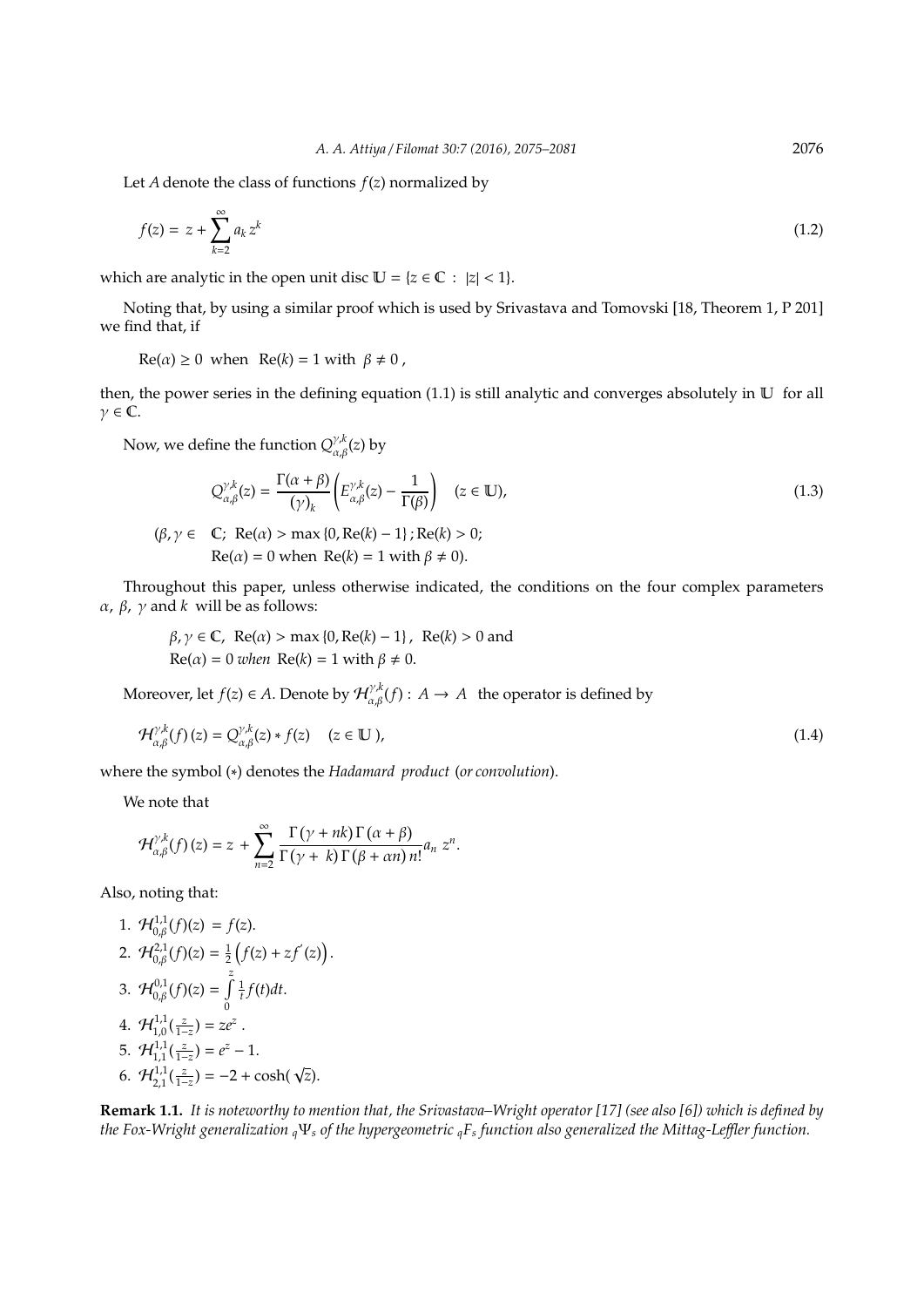#### **2. Some Definitions and Lemmas**

In our paper we use the following definitions.

**Definition 2.1.** *Let f*(*z*) *and F*(*z*) *be analytic functions. The function f*(*z*) *is said to be subordinate to F*(*z*)*, written*  $f(z) \leq F(z)$ , *if there exists a function w*(*z*) *analytic in* U, *with w*(0) = 0 *and*  $|w(z)| \leq 1$ , *and such that*  $f(z)$  = *F*(*w*(*z*)). *If F*(*z*) *is univalent, then*  $f(z) < F(z)$  *if and only if*  $f(0) = F(0)$  *and*  $f(\mathbb{U}) \subset F(\mathbb{U})$ .

**Definition 2.2.** Let  $\Psi : \mathbb{C}^2 \times \mathbb{U} \to \mathbb{C}$  *be analytic in domain*  $\mathbb{D}$ *, and let h(z) be univalent in*  $\mathbb{U}$ *. If p(z) is analytic*  $i$ n  $\Bbb U$  *with*  $(p(z), z p'(z)) \in \Bbb D$  *when*  $z \in \Bbb U$ *, then we say that*  $p(z)$  *satisfies a first order differential subordination if:* 

$$
\Psi(p(z), z p'(z); z) < h(z) \quad (z \in \mathbb{U}).\tag{2.1}
$$

*The univalent function*  $q(z)$  *is called dominant of the differential subordination* (2.1), *if*  $p(z) \lt q(z)$  for all  $p(z)$  satisfying (2.1), *if*  $\tilde{q}(z) \prec q(z)$  *for all dominant of* (2.1)*, then we say that*  $\tilde{q}(z)$  *is the best dominant of* (2.1)*.* 

By using the definition of  $\mathcal{H}_{\alpha,\beta}^{\gamma,k}(f)(z)$  which is defined by (1.4), we can prove the following lemma:

**Lemma 2.1.** *If*  $f(z) \in A$  ( $z \in \mathbb{U}$ ), *then* 

$$
z\left(\mathcal{H}_{\alpha,\beta}^{\gamma,k}(f)(z)\right)' = \left(\frac{\gamma + k}{k}\right)\left(\mathcal{H}_{\alpha,\beta}^{\gamma+1,k}(f)(z)\right) - \frac{\gamma}{k}\left(\mathcal{H}_{\alpha,\beta}^{\gamma,k}(f)(z)\right) \tag{2.2}
$$

*and*

$$
\alpha z \left( \mathcal{H}_{\alpha,\beta+1}^{\gamma,k}(f)(z) \right)' = (\alpha + \beta) \left( \mathcal{H}_{\alpha,\beta}^{\gamma,k}(f)(z) \right) - \beta \left( \mathcal{H}_{\alpha,\beta+1}^{\gamma,k}(f)(z) \right). \tag{2.3}
$$

**Remark 2.1.** *Putting*  $f(z) = \frac{z}{1-z}$  *and*  $k = q \in (0, 1) \cup \mathbb{N}$ , *in* (2.3) *we have the result due to Shukla* [16, Theorem 2.1, *P. 800].*

Using (2.2), (2.3) and mathematical induction, we get the following lemmas:

**Lemma 2.2.** *If f*(*z*) ∈ *A* (*z* ∈ **U**) *and m* ∈  $\mathbb{N}_0$  = {0, 1, 2, ...} , *then* 

$$
\mathcal{H}_{\alpha,\beta}^{\gamma+m,k}(f)(z) = \frac{k^m}{(\gamma+k)_m} (zD + \frac{\gamma}{k})^m \, \mathcal{H}_{\alpha,\beta}^{\gamma,k}(f)(z) \quad (D := \frac{d}{dz}), \tag{2.4}
$$

*where*  $(zD + \frac{\gamma}{k})$  $(\frac{\gamma}{k})^m = (zD + \frac{\gamma}{k})^m$  $\frac{\gamma}{k}$ ) $\circ$ (*zD*+ $\frac{\gamma}{k}$  $\frac{\gamma}{k}$ ) $\circ ... \circ (zD + \frac{\gamma}{k})$ *<u><i>k*</u>) to m−times and  $\circ$  *denotes the composition* (*I*∘*J*)(*f*)(*z*) = *I*(*J*(*f*(*z*))).

**Lemma 2.3.** *If*  $z \in \mathbb{U}$ ,  $f \in A$  and  $m \in \mathbb{N}_0$ , then

$$
\mathcal{H}_{\alpha,\beta}^{\gamma,k}(f)(z) = \frac{1}{(\alpha+\beta)_m} (\alpha z D + \beta)^m \mathcal{H}_{\alpha,\beta+m}^{\gamma,k}(f)(z) \quad (D := \frac{d}{dz}),\tag{2.5}
$$

 $where \quad (\alpha zD + \beta)^m = (\alpha zD + \beta) \circ (\alpha zD + \beta) \circ ... \circ (\alpha zD + \beta)$  *to*  $m -$  *times and*  $\circ$  *denotes the composition*  $(I \circ J)(f)(z) = I(J(f(z))).$ 

**Example 2.1.** Putting  $\gamma = k = 1$ ,  $\alpha = 0$  and  $f(z) = \frac{z}{1-z}$  in Lemma 2.2, we have the following property of the *generalized Mittag-Le*ffl*er function in the unit disk* U,

$$
E_{0,\beta}^{m+1,1}(f)(z) = \frac{1}{\Gamma(\beta)} + \frac{1}{(m+1)!\,\Gamma(\beta)}(zD+1)^m \frac{z}{1-z} \quad (z \in \mathbb{U};\, m \in \mathbb{N}_0) \; .
$$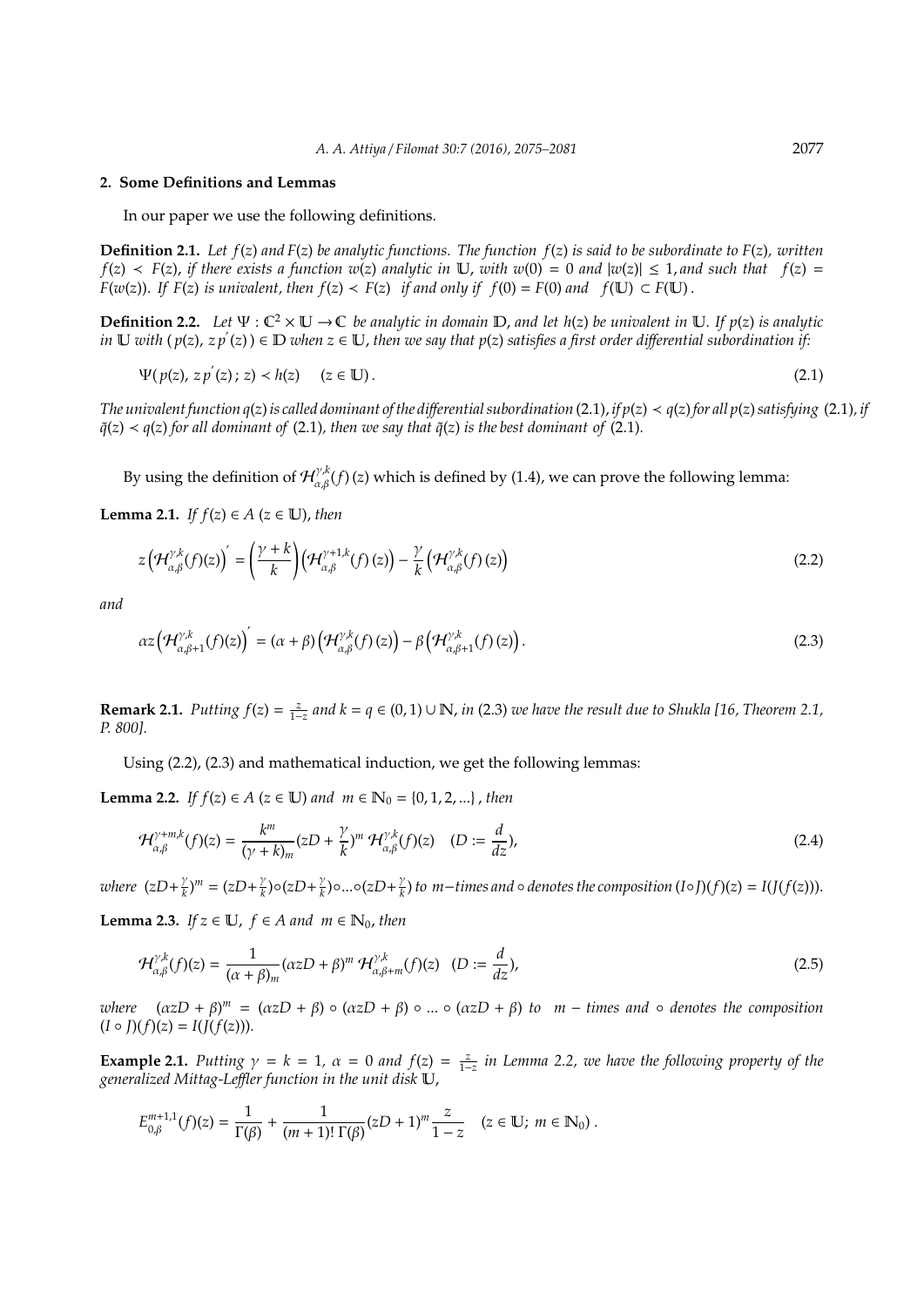#### **3. Differential Subordination with**  $\mathcal{H}_{\lambda,\varrho}^{\gamma,k}$  $\int_{\alpha,\beta}^{\gamma,\kappa}(f)$

We require the following lemma due to Miller and Mocanu [8], see also [9, P. 132].

**Lemma 3.1.** *Let*  $q(z)$  *be univalent in* **U** *and let*  $\theta$  *and*  $\phi$  *be analytic in a domain* **D** *containing*  $q(\mathbf{U})$ *, with*  $\phi(w) \neq 0$ *,* when  $w \in q(\mathbb{U})$ . Set  $Q(z) = zq'(z) \phi[q(z)]$ ,  $h(z) = \theta[q(z)] + Q(z)$  and suppose that either  $h(z)$  is convex, or  $Q(z)$  is starlike . In addition, assume that  $\operatorname{Re} \left\{ \frac{zh'(z)}{Q(z)} \right\}$ *Q*(*z*) )  $> 0.$ *If*  $p(z)$  *is analytic in*  $\mathbb{U}$ , *with*  $p(0) = q(0)$ ,  $p(\mathbb{U}) \subset \mathbb{D}$  *and* 

$$
\theta[p(z)] + z p'(z) \phi[p(z)] \prec \theta[q(z)] + z q'(z) \phi[q(z)] = h(z), \tag{3.1}
$$

*then*  $p(z) < q(z)$ , and  $q(z)$  *is the best dominant of* (3.1).

Now, we will prove the following theorem.

**Theorem 3.1.** Let 
$$
\frac{\mathcal{H}_{\alpha,\beta}^{\gamma+i,k}(f)(z)}{z} \neq 0
$$
  $(i = 0, 1)$  and  

$$
\frac{z(\mathcal{H}_{\alpha,\beta}^{\gamma+1,k}(f)(z))'}{\mathcal{H}_{\alpha,\beta}^{\gamma+1,k}(f)(z)} < q(z) + \frac{z(q(z))'}{q(z) + \frac{\gamma}{k}} \quad (f \in A; z \in \mathbb{U})
$$

*where*  $q(z)$  *is univalent in*  $\mathbb U$  *with*  $q(0) = 1$ *, which satisfies the following conditions:* 

$$
\operatorname{Re}\left(q(z)+\frac{\gamma}{k}\right)>0 \text{ and } \operatorname{Re}\left(1+\frac{zq''(z)}{q'(z)}-\frac{zq'(z)}{q(z)+\frac{\gamma}{k}}\right)>0.
$$

*Then*

$$
\frac{z\left(\mathcal{H}_{\alpha,\beta}^{\gamma,k}(f)(z)\right)^{'}}{\mathcal{H}_{\alpha,\beta}^{\gamma,k}(f)(z)} \prec q(z)
$$
\n(3.2)

*and q*(*z*) *is the best dominant of* (3.2)*.*

*Proof.* We choose  $p(z) = \frac{z(\mathcal{H}_{\alpha,\beta}^{\gamma,k}(f)(z))}{d\mathcal{O}(k)}$  $\frac{H_{\alpha,\beta}^{\gamma,k}(f)(z)}{H_{\alpha,\beta}^{\gamma,k}(f)(z)}$ , then (2.2) becomes

$$
\left(p(z) + \frac{\gamma}{k}\right) \mathcal{H}_{\alpha,\beta}^{\gamma,k}(f)(z) = \left(\frac{\gamma + k}{k}\right) \mathcal{H}_{\alpha,\beta}^{\gamma+1,k}(f)(z).
$$
\n(3.3)

Then, from the identity (3.3), we have

$$
\frac{z\left(\mathcal{H}_{\alpha,\beta}^{\gamma+1,k}(f)(z)\right)^{'}}{\mathcal{H}_{\alpha,\beta}^{\gamma+1,k}(f)(z)} = \left(p(z) + \frac{z\,p^{'}(z)}{p(z) + \frac{\gamma}{k}}\right),\tag{3.4}
$$

therefore, (3.4) becomes

$$
p(z) + \frac{z p'(z)}{p(z) + \frac{\gamma}{k}} < q(z) + \frac{z (q(z))'}{q(z) + \frac{\gamma}{k}}, \quad (z \in \mathbb{U}).
$$
\n(3.5)

where  $q(z)$  is defined in Theorem 3.1.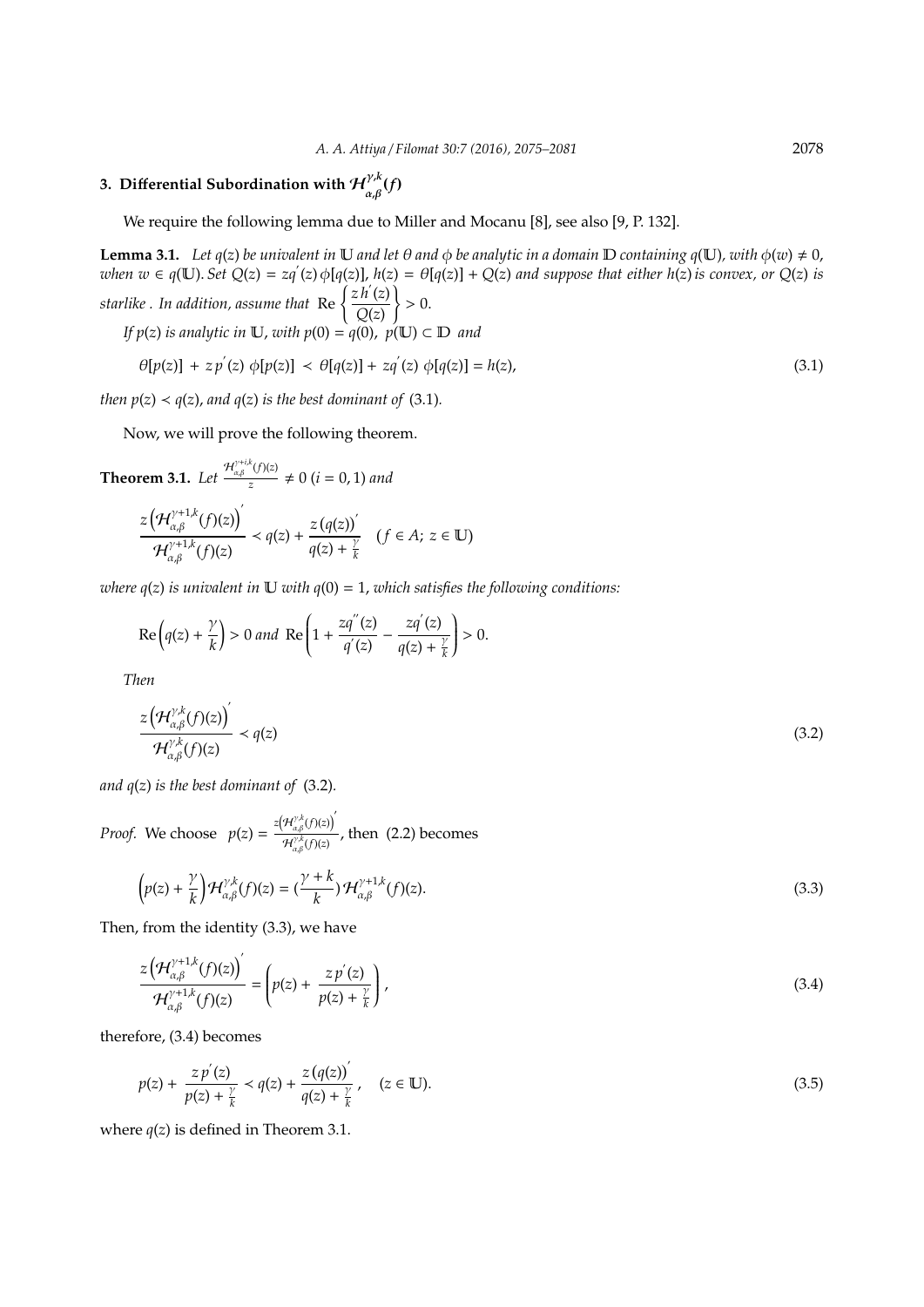Let us choose the functions  $\theta(w) = w$  and  $\phi(w) = \frac{1}{w}$  $w + \frac{\gamma}{k}$ *k* . Then  $\theta(w)$  and  $\phi(w)$  are analytic with domain  $\mathbb{D} = \mathbb{C} \setminus \{-\frac{\gamma}{k}\}\$  which contains  $q(\mathbb{U})$  and  $\phi(w) \neq 0$  when  $w \in q(\mathbb{U})$ . Also, we define the function  $Q(z)$  by

 $Q(z) = zq'(z) \phi(q(z)),$ 

since

$$
h(z)=\theta[q(z)]+Q(z)=q(z)+\frac{z\left(q(z)\right)^{'} }{q(z)+\frac{\gamma}{k}},
$$

furthermore,

$$
\frac{zQ'(z)}{Q(z)} = 1 + \frac{zq''(z)}{q'(z)} - \frac{zq'(z)}{q(z) + \frac{\gamma}{k}},
$$

therefore,  $Q(z)$  is starlike function in  $U$ , and

$$
\begin{array}{rcl}\n\operatorname{Re}\left\{\frac{zh'(z)}{Q(z)}\right\} & = & \operatorname{Re}\left\{\frac{1}{\phi(q(z))} + \frac{zQ'(z)}{Q(z)}\right\} \\
& = & \operatorname{Re}\left(q(z) + \frac{\gamma}{k}\right) + \operatorname{Re}\left(\frac{zQ'(z)}{Q(z)}\right) > 0.\n\end{array}
$$

Also, the condition  $\mathcal{H}_{\alpha,\beta}^{\gamma+1,k}(f)(z)$  $\frac{0}{z}$   $\neq$  0, gives that the function *p*(*z*) is analytic in U, *p*(0) = *q*(0) = 1 and  $-\frac{\gamma}{\tau}$  $\frac{p}{k} \notin p(\mathbb{U})$ , therefore  $p(\mathbb{U}) \subset \mathbb{D}$ . By Lemma 3.1, we deduce  $\frac{z(\mathcal{H}_{\alpha,\beta}^{\gamma,k}(f)(z))}{\mathcal{H}^{\gamma,k}(f)(z)}$  $\frac{H_{\alpha,\beta}(f)(z)}{H_{\alpha,\beta}^{r,k}(f)(z)} \prec q(z)$ , and  $q(z)$  is the best dominant of  $(3.2)$ .  $\square$ 

By using the technique which is used in Theorem 3.1 and the recurrence relation (2.3), we have the following theorem.

**Theorem 3.2.** *Let*  $\frac{\mathcal{H}_{\alpha,\beta+i}^{\gamma,k}(f)(z)}{z}$  $\frac{d}{dz}$   $\neq 0$  (*i* = 0, 1) and

$$
\frac{z\left(\mathcal{H}_{\alpha,\beta}^{\gamma,k}(f)(z)\right)^{'}}{\mathcal{H}_{\alpha,\beta}^{\gamma,k}(f)(z)} \prec q(z) + \frac{z\left(q(z)\right)^{'}}{q(z) + \frac{\gamma}{k}}
$$

*where*  $q(z)$  *is univalent in*  $\mathbb U$  *with*  $q(0) = 1$ *, which satisfies the following conditions:* 

$$
\operatorname{Re}\left(q(z)+\frac{\beta}{\alpha}\right)>0\text{ and }\operatorname{Re}\left(1+\frac{zq''(z)}{q'(z)}-\frac{zq'(z)}{q(z)+\frac{\beta}{\alpha}}\right)>0.
$$

*Then*

$$
\frac{z\left(\mathcal{H}_{\alpha,\beta+1}^{\gamma,k}(f)(z)\right)^{'}}{\mathcal{H}_{\alpha,\beta+1}^{\gamma,k}(f)(z)} \prec q(z)
$$
\n(3.6)

*and q*(*z*) *is the best dominant of* (3.6)*.*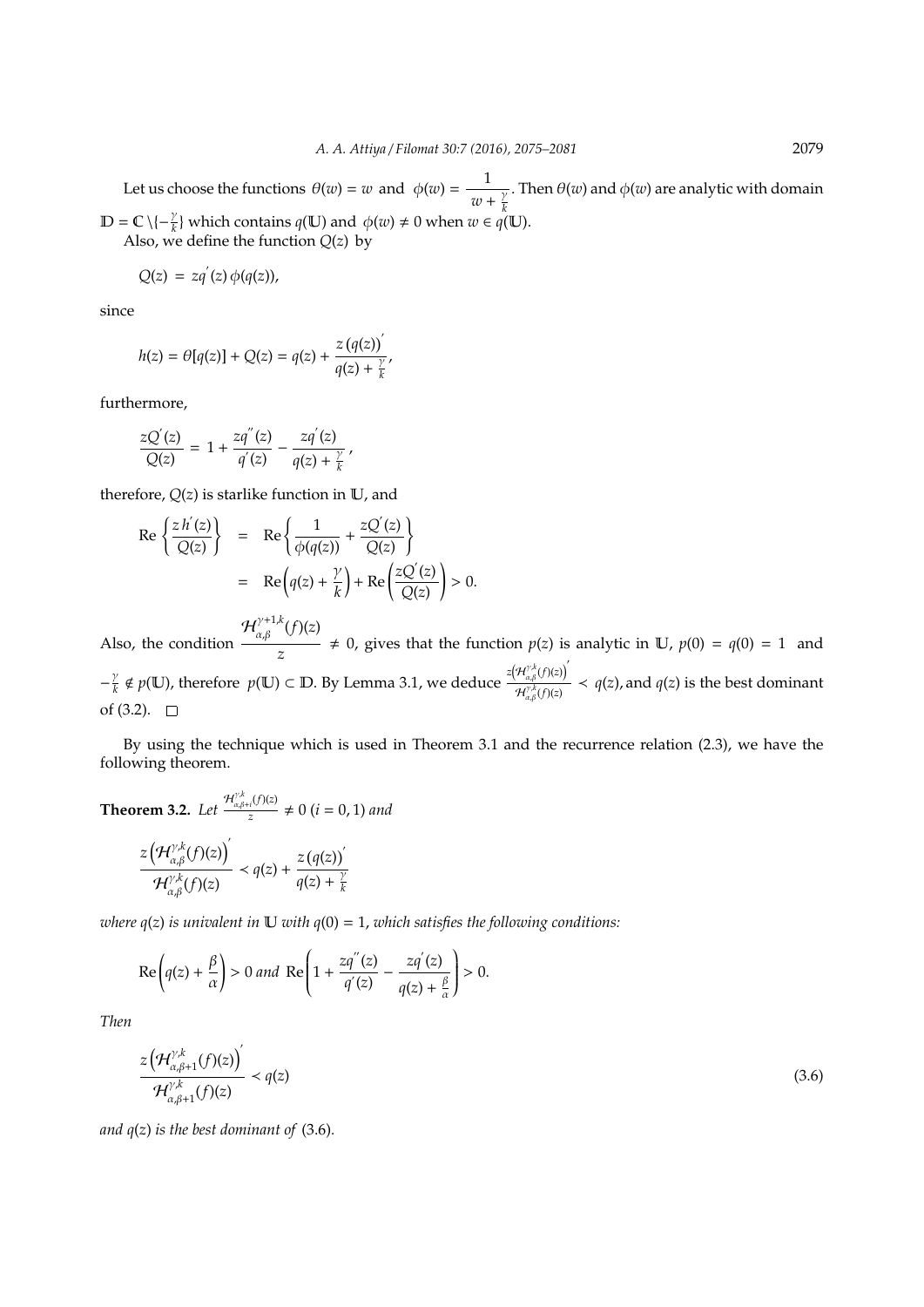**Corollary 3.1.** *Let*  $\text{Re}\left(\frac{\gamma}{k}\right)$  $(\frac{\gamma}{k}) \geq -\delta$ ;  $\delta \in [0, 1)$ . *Also*, let

$$
\frac{z\left(\mathcal{H}_{\alpha,\beta}^{\gamma+1,k}(f)(z)\right)^{'}}{\mathcal{H}_{\alpha,\beta}^{\gamma+1,k}(f)(z)} \prec h(z) \quad (z \in \mathbb{U}),
$$

*for all*  $f \in A$  *satisfies*  $\frac{\mathcal{H}_{\alpha,\beta}^{\gamma+i,k}(f)(z)}{z}$  $\frac{f(t)}{z} \neq 0$  (*i* = 0, 1), *then* 

 $\mathcal{H}_{\alpha,\beta}^{\gamma,k}(f)(z)\,\in S^*(\delta)$ ,  $\,\delta\,$  is the best possible,

*where S*<sup>∗</sup> (δ) *is starlike function of order* δ *and*

$$
h(z) = -1 + 2\delta - \frac{3 - 2\delta}{1 - z} - \frac{1 + \frac{\gamma}{k}}{1 + \frac{\gamma}{k} + \left(1 - 2\delta - \frac{\gamma}{k}\right)z}.
$$
\n(3.7)

*Proof.* Putting  $q(z) = \frac{1 + (1 - 2\alpha)z}{1-z}$  $\frac{(1-2\alpha)z}{1-z}$ , therefore under the condition Re  $\left(\frac{y}{k}\right)$  $\left(\frac{\gamma}{k}\right) \geq -\delta$ , we have

$$
\operatorname{Re}\left(q(z) + \frac{\gamma}{k}\right) > 0. \tag{3.8}
$$

After some calculations, we have,

$$
1 + \frac{zq''(z)}{q'(z)} - \frac{zq'(z)}{q(z) + \frac{\gamma}{k}}
$$
  
= -1 +  $\frac{1}{1-z}$  +  $\frac{1 + \frac{\gamma}{k}}{1 + \frac{\gamma}{k} + (1 - 2\delta - \frac{\gamma}{k})z'}$ 

therefore,

$$
\operatorname{Re}\left(1 + \frac{zq''(z)}{q'(z)} - \frac{zq'(z)}{q(z) + \frac{\gamma}{k}}\right) > 0\tag{3.9}
$$

By using (3.8), (3.9) and applying Theorem 3.1, we complete the corollary.  $\square$ 

By using the technique which is used in Corollary 3.1, we have the following corollary.

**Corollary 3.2.** *Let*  $\text{Re}\left(\frac{\beta}{a}\right)$  $(\frac{\beta}{\alpha}) \geq -\delta$ ;  $\delta \in [0, 1)$ . *Also*, let

$$
\frac{z\left(\mathcal{H}_{\alpha,\beta}^{\gamma,k}(f)(z)\right)^{'}}{\mathcal{H}_{\alpha,\beta}^{\gamma,k}(f)(z)} \prec h(z) \quad (z \in \mathbb{U}),
$$

*for all f* ∈ *A satisfies*  $\mathcal{H}^{\gamma, k}$  $\alpha, \beta+i(f)(z)$  $\frac{1}{z} \neq 0$  (*i* = 0, 1), *then* 

> $\mathcal{H}^{\gamma, k}$  $\alpha, \beta+1$ (*f*)(*z*)  $\in$  *S*<sup>\*</sup>( $\delta$ ),  $\delta$  *is the best possible,*

*where S*<sup>∗</sup> (δ) *is starlike function of order* δ *and h*(*z*) *is defined by* (3.7)*.*